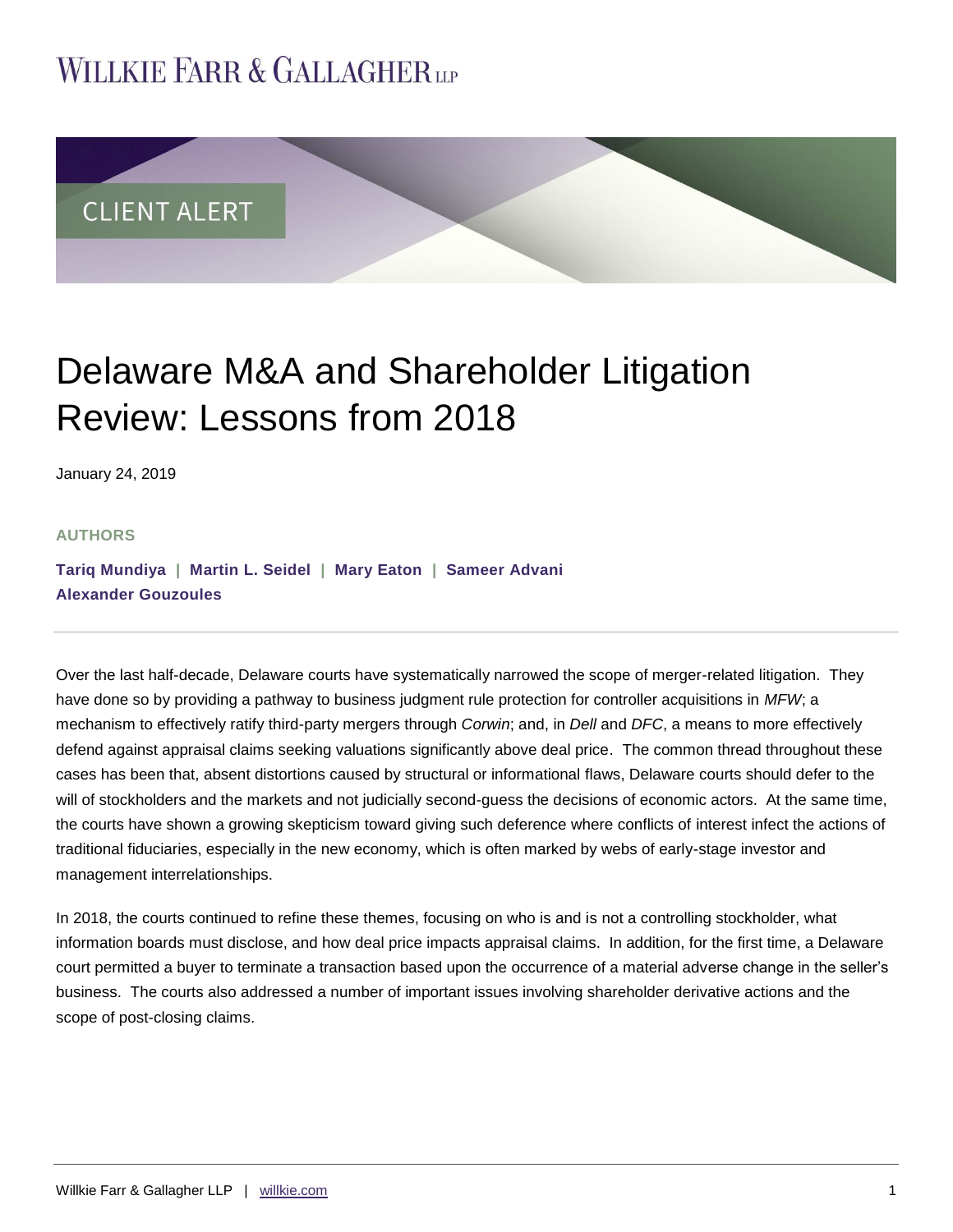### **Material Adverse Effects (MAEs) in Merger Transactions**

In October, the Chancery Court issued its landmark 247-page decision in *Akorn, Inc. v. Fresenius Kabi AG*,1 which was subsequently upheld in a summary order by the Delaware Supreme Court on appeal. This case represented the first time the Delaware courts had found that a party was entitled to terminate a merger agreement based upon the occurrence of a material adverse effect ("MAE"). The merger agreement by which Fresenius agreed to acquire Akorn contained standard representations and warranties by Akorn, including that it was in compliance with applicable regulatory requirements. It also required Akorn to use commercially reasonable efforts to operate in the ordinary course of business in all material respects between signing and closing. Finally, the buyer was not required to complete the acquisition if Akorn were to suffer a "general" MAE (*i.e.*, an MAE not tied to a specific representation).

The Chancery Court found that Akorn's dramatic declines in EBITDA (86% year-over-year) as well as revenue, operating income, and earnings per share constituted a general MAE. While the court acknowledged that a buyer seeking to avoid a transaction due to an MAE bears a "heavy burden," it found that Akorn's declines were material and "durationally significant." It also rejected Akorn's argument that an MAE could not be based on matters that were contemplated or disclosed during diligence. Instead, it concluded that such a "tort-like concept of assumption of risk" would be contrary to the language of the contract.

Separately, the court found that a "regulatory MAE" had occurred because Akorn materially breached its representation that it was FDA-compliant. The court found that this breach was qualitatively material because FDA compliance was critical to its business, and quantitatively material, because the estimated remediation costs represented roughly 20% of its equity value. Finally, the court held that Akorn breached its covenant to operate in the ordinary course of business in all material respects. Borrowing from disclosure case law, the court held that a breach in this context would be material if it would have been "viewed by the reasonable investor as having significantly altered the 'total mix' of information."

The decision, and the Delaware Supreme Court's summary affirmance, confirm that Delaware will enforce MAE clauses as well as ordinary course covenants. However, the bar remains high and requires evidence of significant and relatively permanent changes to the target's business distinct from broader industry-wide or macroeconomic downturns. In addition, the Chancery Court's detailed analysis of the risk allocations inherent in the terms of the MAE clause and related definitions demonstrates the importance of careful drafting and negotiation of these provisions. Finally, the Chancery Court was clearly concerned by the conduct of Akorn's management team, which was fully laid out at trial; such conduct cannot be discounted in determining whether *Akorn* marks a paradigm shift in Delaware's MAE jurisprudence, or is a case truly unique on its facts.

<sup>1</sup> C.A. No. 2018-300-JTL, 2018 WL 4719347 (Del. Ch. Oct. 1, 2018).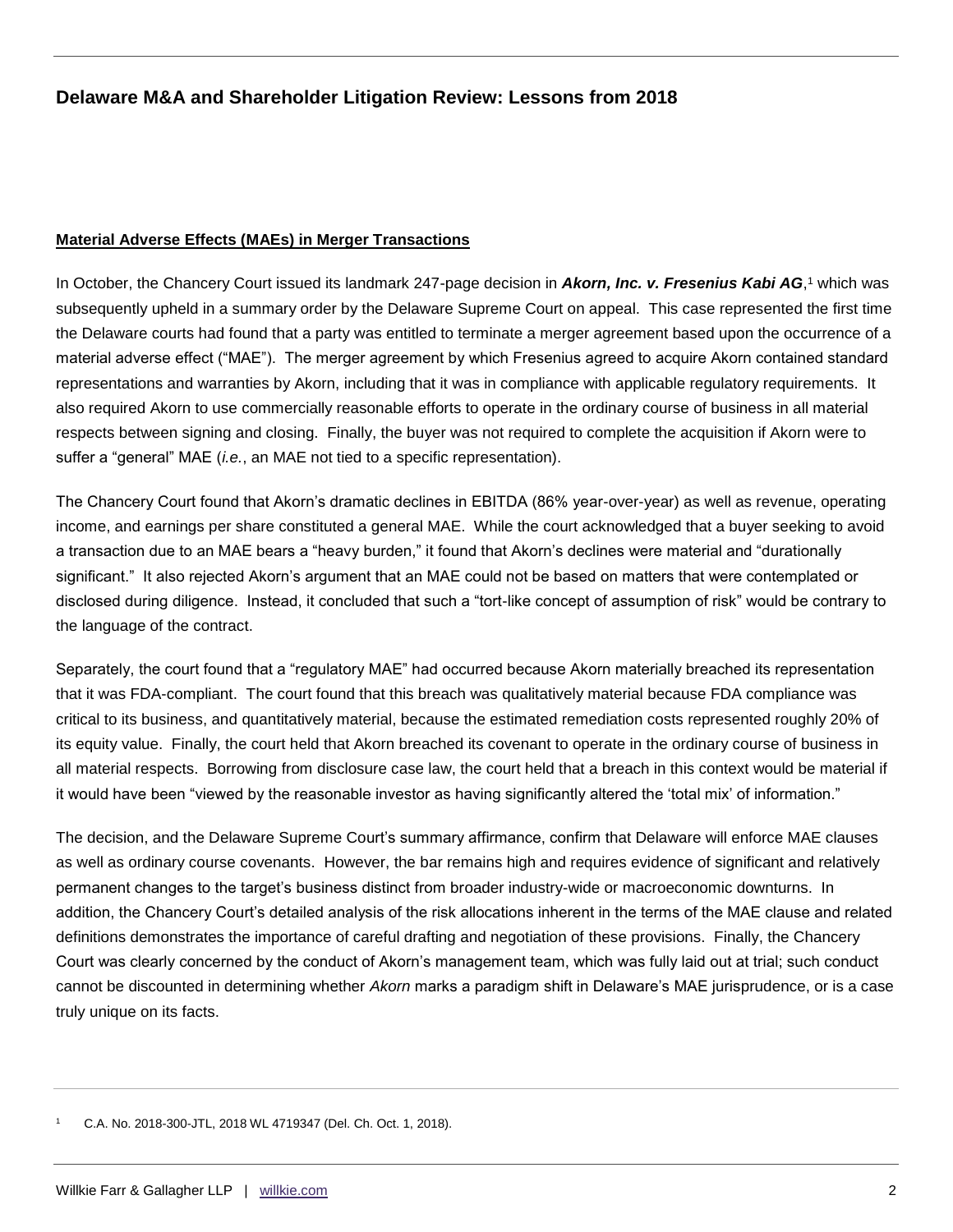## *Corwin* **and Challenges to Mergers**

Since the Delaware Supreme Court's landmark 2015 decision in *Corwin v. KKR Financial Holdings LLC*, applying the business judgment rule to arm's-length acquisitions that are subsequently ratified by a non-coerced, fully informed majority of the target's disinterested stockholders, plaintiffs have tested the limitations of the *Corwin* doctrine. They have sought to expand the definition of controlling stockholder, what constitutes a coercive transaction and what a target's board must disclose to its stockholders. In 2018, Delaware's courts continued to refine the *Corwin* doctrine, narrowing the availability of the stockholder vote "cleansing" where boards fail to disclose material information prior to the stockholder vote, but at the same time largely declining stockholder plaintiffs' invitation to expand the definition of controlling stockholder.

## *The Adequacy of Disclosures*

In Appel v. Berkman,<sup>2</sup> the Delaware Supreme Court found that a stockholder vote approving the acquisition of Diamond Resorts International was not sufficient to permit dismissal of plaintiff's claims under *Corwin* because the board failed to disclose that its Chairman, the company's founder and largest stockholder, did not support the transaction. Reversing the Chancery Court's dismissal, the Supreme Court found that the Chairman's view about the timing of the sale was material and undisclosed, precluding the application of *Corwin*. Specifically, the court explained that, in this case, the "Chairman's views regarding the wisdom of selling the company were ones that reasonable stockholders would have found material in deciding whether to vote for the merger or seek appraisal, and the failure to disclose them rendered the facts that were disclosed misleadingly incomplete." The court also made clear that in assessing materiality, it "adhere[s] to the contextual approach that has long been Delaware law, which requires an examination of whether a fact . . . would materially affect the mix of information, or whether the disclosure is required to make sure that other disclosures do not present a materially misleading picture."

Similarly, in *Morrison v. Berry*,<sup>3</sup> the Delaware Supreme Court found that *Corwin* did not apply because the stockholders were not fully informed in connection with a tender offer for their shares. In reversing the Chancery Court's pleadings stage dismissal, the Supreme Court held that the company's "partial and elliptical disclosures" failed to satisfy *Corwin* because stockholders should have been informed about an agreement between the company's founder and the acquirer to roll the founder's equity in the deal, the fact that the founder had told the board that he would "give serious consideration" to selling his shares if the board did not initiate a sales process, and the fact that the company was under existing stockholder pressure to sell. The court ruled that a "reasonable stockholder would have found these facts

<sup>2</sup> 180 A.3d 1055 (Del. 2018).

<sup>3</sup> 191 A.3d 268 (Del. 2018).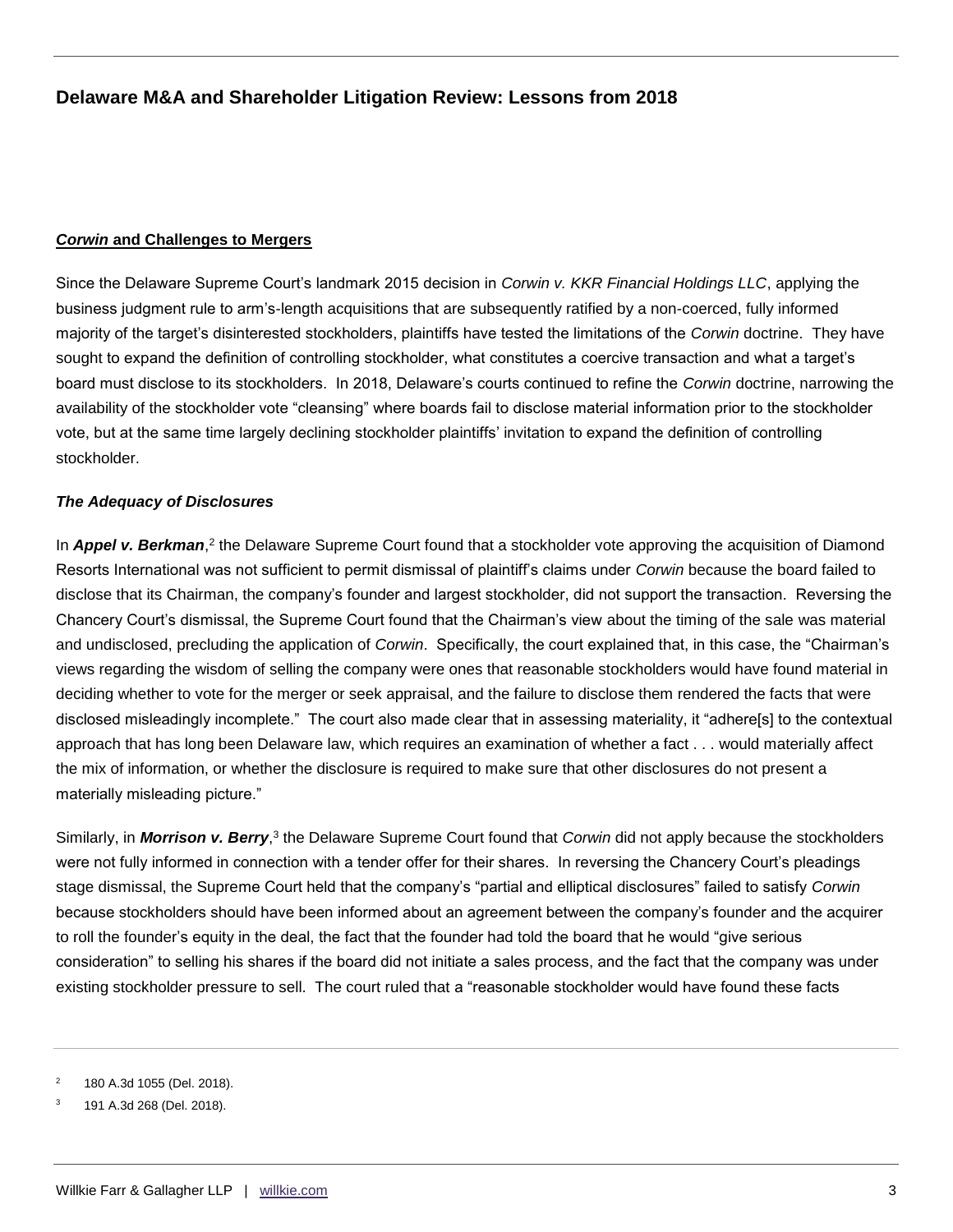material because they would have shed light on the depth" of the founder and the acquirer's "pressure on the Board, and the degree that this influence may have impacted the structure of [the] sale process."

The Chancery Court's decision in *In re Tangoe, Inc. Stockholders Litigation*<sup>4</sup> likewise found *Corwin* cleansing inapplicable where there were credible allegations that, in the midst of significant turmoil surrounding a previously announced financial restatement, the board failed to provide stockholders with adequate financial information about the company, including its audited financial statements, or sufficient details regarding the status of the restatement, which had triggered a NASDAQ delisting and a threatened SEC deregistration. Indeed, the court emphasized that "[e]xtraordinary transactions proposed to stockholders in the midst of extraordinary times must be explained with commensurate care" and "the directors must remain focused on the best interests of stockholders, not their own interests." The court also found that the complaint adequately alleged non-exculpated breach of fiduciary duty claims against the directors arising from their potential entitlement to lucrative equity awards upon a change of control, which separately precluded dismissal under the Delaware Supreme Court's earlier decision in *In re Cornerstone Therapeutics Inc. Stockholder Litigation*.

Finally, in *In re PLX Techs. Inc. Stockholders Litigation*,<sup>5</sup> the Chancery Court rejected application of *Corwin* because the company's disclosures in connection with a tender offer were found to be materially misleading. According to the plaintiffs, the PLX board breached its fiduciary duties by making the misleading disclosures and by allowing an activist investor, through its board designee, to effectively take control of and manipulate the sale process. Following a trial on aiding and abetting claims against the activist investor (all other claims having been dismissed or settled), the court found that the plaintiffs had proved that the disclosures did not adequately describe the significant role and influence of the activist director in the sale process and they also misleadingly characterized adjustments to the company's financial projections. Applying *Revlon*, the court also found that the non-activist directors were "susceptible to activist pressure" and had breached their fiduciary duties by capitulating to the activist's desire to effect a quick sale without adequately considering the company's standalone value. Notwithstanding its findings of breach and aiding and abetting, the court ultimately held that the plaintiffs had failed to establish any monetary harm under a "quasi-appraisal" measure of damages. Drawing on recent statutory appraisal precedents, including *Dell* and *DFC*, the court found that the sale process, notwithstanding its flaws, generated a sufficiently reliable arm's-length deal price that undercut plaintiffs' contention that the company's standalone value was significantly higher. The *PLX* decision is a timely reminder to companies and their directors that the Delaware courts will still require directors to consider all options, including not selling, and to exercise their collective judgment, and not simply accept the demands of a single stockholder. It also serves as a warning for activist investors that the actions of their board representatives can, in certain circumstances, be imputed to the stockholder for liability purposes.

<sup>4</sup> C.A. No. 2017-0650-JRS, 2018 WL 6074435 (Del. Ch. Nov. 20, 2018).

<sup>5</sup> C.A. No. 9880-VCL, 2018 WL 5018535 (Del. Ch. Oct. 16, 2018).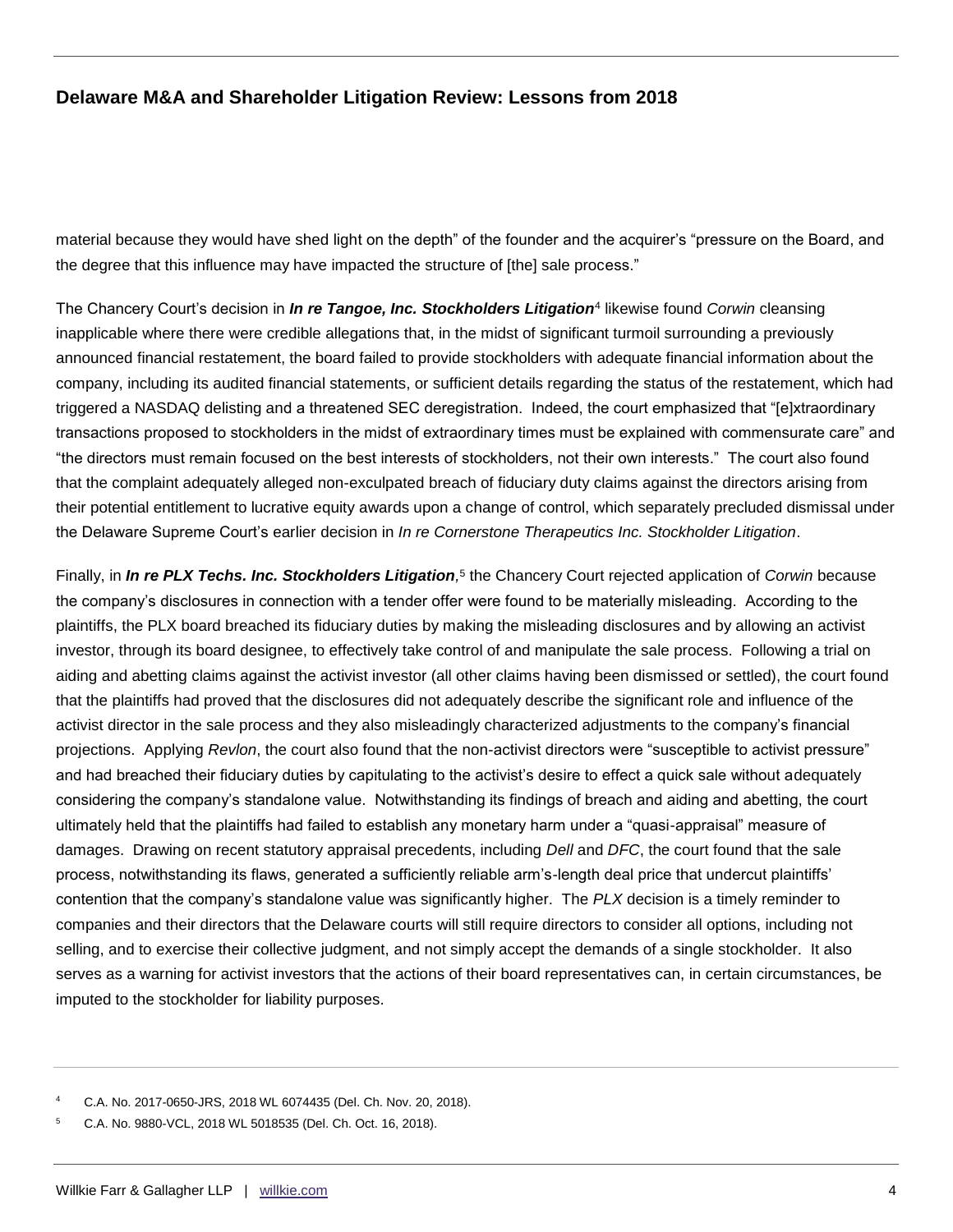### *The Definition of Control*

Two Chancery Court decisions in 2018 explored the contours of "control" by non-majority stockholders, another key battleground for plaintiffs seeking to avoid the application of *Corwin*. Taken together, these decisions reinforce the principle that absent outright voting control, a plaintiff must demonstrate either actual dominance over the day-to-day operations of a corporation or undue influence over the negotiation of the challenged transaction. However, even the use of bargained-for rights, approvals or vetoes, if abused to harm other stockholders or the corporation, could result in a minority stockholder being found to be in control.

In *In re Rouse Props Inc. Fiduciary Litigation*,<sup>6</sup> the Chancery Court applied *Corwin* to the acquisition of Rouse by Brookfield Asset Management. In response to an offer by Brookfield, which owned 33.5% of Rouse and had three seats on Rouse's board, to acquire Rouse's non-Brookfield shares, the board formed a special committee of non-Brookfield directors to negotiate with Brookfield. Plaintiffs' theory was that Brookfield was a *de facto* controlling stockholder, and the case should therefore be analyzed under the relatively more rigorous requirements of *MFW* rather than the more forgiving standard under *Corwin*. In the alternative, plaintiffs contended that the *Corwin* cleansing mechanism was unavailable to defendants because material nondisclosures in the proxy statement rendered the stockholder vote approving the merger coerced and uninformed. In granting dismissal, the court held that Brookfield was not a controller because the plaintiffs failed to adequately allege that, as a less than 50% stockholder, Brookfield actually dominated and controlled either the challenged transaction or the board more generally. Applying *Corwin*, the court granted dismissal because the complaint failed to adequately allege "inherent," "structural," or "situational" coercion in the transaction or that any of the company's disclosures contained "a [material] deficiency."

Although it did not directly consider the application of *Corwin*, the Chancery Court's decision in *Basho Technologies*  Holdco B, LLC v. Georgetown Basho Investors, LLC,<sup>7</sup> held that a minority stockholder was a controller and imposed a substantial \$20.3 million damages award because the minority stockholder had abused its bargained-for consent rights as a preferred stockholder, together with "hardball" negotiating tactics, to thwart any alternative transactions and force the company to accept an unfair deal or face imminent collapse. The decision is notable because the consent rights at issue—which required the company to obtain the stockholder's consent to any new financing or extraordinary transaction—are commonplace in many venture capital and private company financings. While investors remain free to leverage such rights to their own advantage, the court found that the "hardball" tactics used by the defendants here, including freezing management out of negotiations with alternative financing sources, sabotaging alternative transactions and using compliance with its own funding obligations to impose onerous terms on the company, resulted in a process that was "decidedly unfair" and benefited the defendants at the expense of the company and its other investors.

<sup>6</sup> C.A. No. 12194-VCS, 2018 WL 1226015 (Del. Ch. Mar. 9, 2018).

<sup>7</sup> C.A. No. 11802-VCL, 2018 WL 3326693 (Del. Ch. July 6, 2018).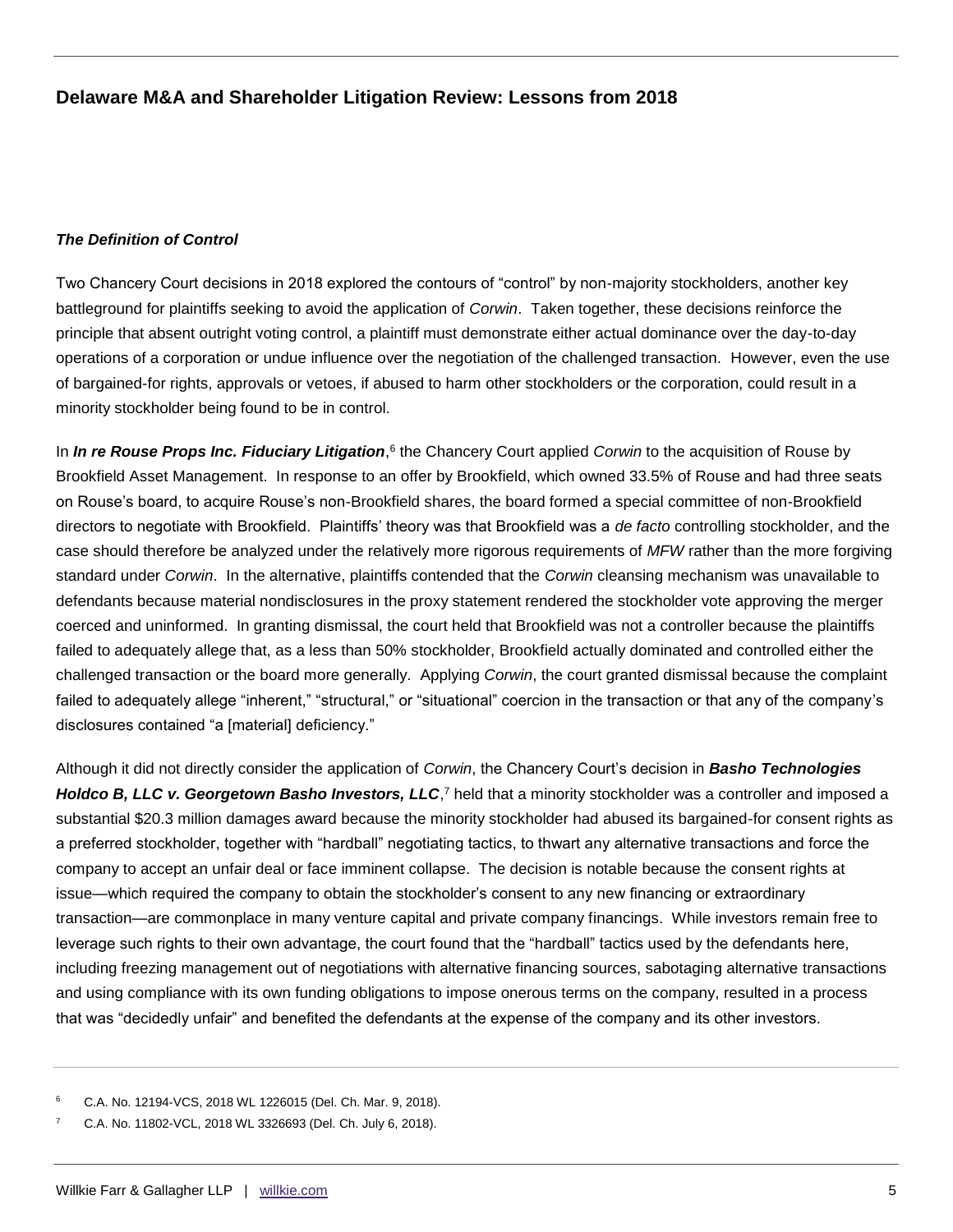## *MFW* **and the Definition of "***Ab Initio"*

Since the seminal 2014 *MFW* decision, the business judgment rule has applied to a merger proposed by a controlling shareholder as long as two procedural safeguards are established "*ab initio*," or from the beginning: the merger is conditioned on the approval of an independent special committee and a majority vote by the minority stockholders. (Willkie represented the special committee in the *MFW* matter.)

In *Flood v. Synutra International, Inc.*,<sup>8</sup> the Delaware Supreme Court considered the meaning of "*ab initio*" in such cases. In *Flood*, the majority stockholder's first proposal made no mention of complying with the dual *MFW* procedural conditions. Two weeks later, however, before any negotiations had commenced, he made a second proposal clearly stipulating that he would not proceed with the transaction unless it was approved by a special committee and by the holders of a majority of the voting minority stock. Plaintiff argued that the belated addition of the *MFW* conditions failed to meet the *ab initio* requirement. In affirming the Chancery Court decision dismissing the complaint, the majority opinion rejected the plaintiff's "cramped" interpretation of that requirement, finding instead that *ab initio* had a flexible meaning that encompassed "the beginning stages of the process of considering" a proposal or the period "before any substantive economic negotiations begin." The majority viewed this interpretation as consistent with the main goal of *MFW*, which was to incentivize controllers to commit to the dual protections early in the process so as to benefit from business judgment review. In a strongly worded dissent, Justice Karen Valihura took issue with this more flexible approach as muddying the waters and instead advocated for a bright-line test that would avoid the need for fact-intensive inquiries at the motion to dismiss stage.

The practical approach adopted by the majority opinion has been viewed by many as a welcome clarification of how the *MFW* mechanism can be implemented. While the decision may sanction leaving out the two *MFW* conditions from a controller's initial proposal, the safer course would be to make those conditions explicit in the first formal communication of an offer so as to avoid potential disputes over when "substantive economic negotiations" began.

## **Appraisal Actions**

2018 continued to be a busy year for appraisal litigation. Following the important guidance handed down in 2017 by the Delaware Supreme Court in the *Dell* and *DFC Global* decisions, which held that the deal price should have heavy, if not dispositive, weight in appraisal analysis, a number of decisions from the Chancery Court in 2018 continued to grapple with the circumstances under which courts should deviate from deal price. The fair value determination reached by courts in most of those decisions was *below*, and in one case, significantly below, the deal price.

<sup>195</sup> A.3d 754 (Del. 2018).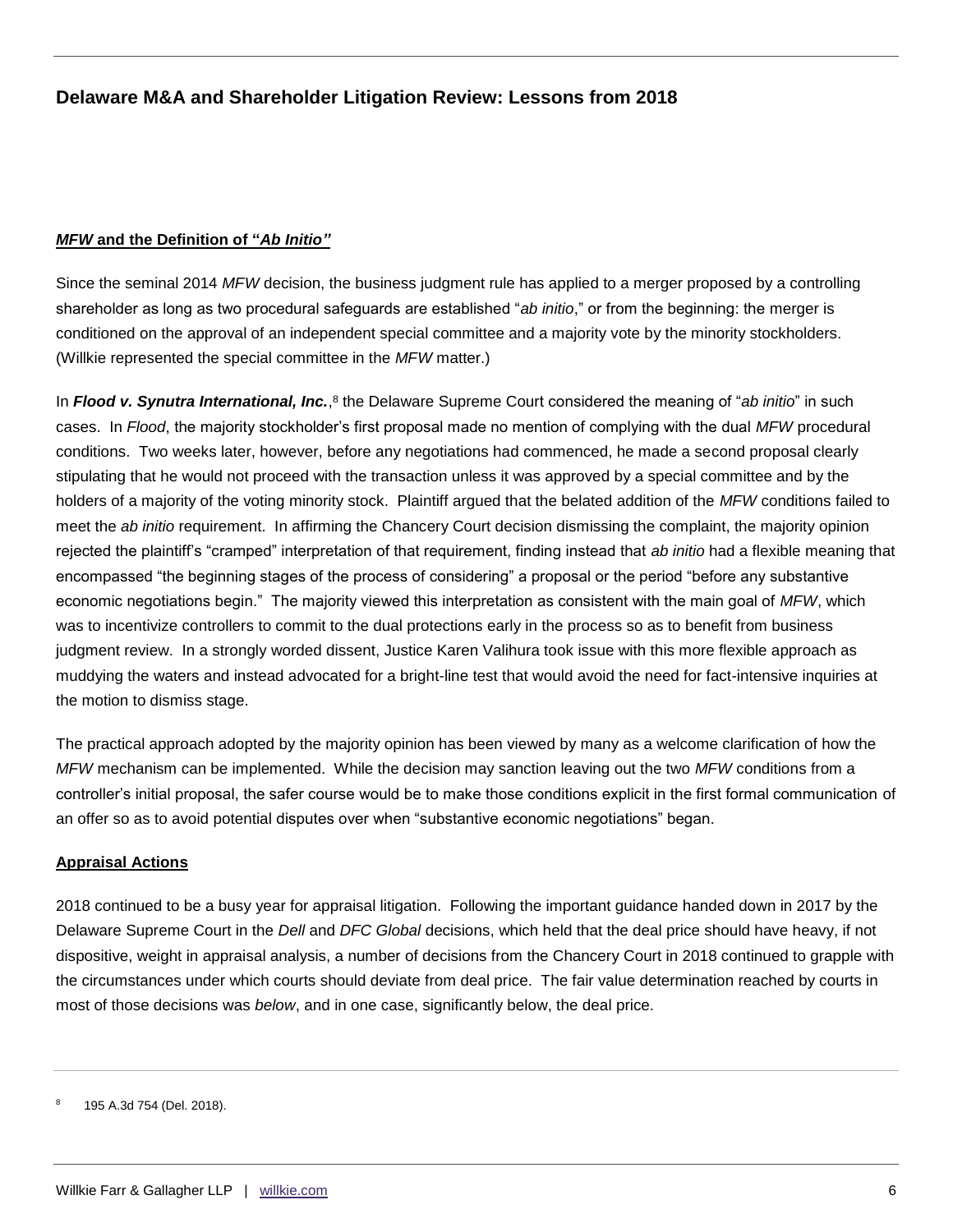In Verition Partners v. Aruba Networks,<sup>9</sup> the first public company appraisal decision following *Dell*, the Chancery Court adopted the 30-day average unaffected pre-deal market price, which was 30% lower than the deal price, as the most persuasive evidence of fair value. While acknowledging the Delaware Supreme Court's admonition in *Dell* to give "substantial probative value" to deal price when a widely held, publicly traded company has been sold in an arm's-length transaction, the court concluded that the difficulties in quantifying the synergies involved in the Aruba transaction, which must be excluded from the deal price, made this metric a less reliable indicator of fair value. The court also considered, but ultimately rejected, relying on a Discounted Cash Flow (DCF) analysis, finding that it was a valuable substitute only in cases with a lack of credible market information. Here, with no evidence that market price could not be relied upon as a proxy for fair value, the court expressed "significant doubt regarding the reliability" of the proposed DCF analysis despite "its seemingly sound methodology." Instead, the court found that because "Delaware law has embraced a traditional formulation of the efficient capital markets hypothesis, the unaffected market price provides a direct route to the [fair value], at least for a company that is widely traded and lacks a controlling stockholder." On the facts before the court—an arm's-length third-party deal with robust negotiations—the market price was a good proxy for the company's fundamental value, even if not the "highest conceivable value." While adopting market price as the correct measure in *Aruba*, the court was careful to limit its conclusions to the facts presented: "By awarding fair value based on the unaffected market price, this decision is not interpreting *Dell* and *DFC* to hold that market price is now the standard for fair value. Rather, Aruba's unaffected market price provides the best evidence of its going concern value." The *Aruba* decision is currently on appeal and it remains to be seen whether the Chancery Court's novel approach will be affirmed by the Delaware Supreme Court.

The two later Chancery Court appraisal decisions also departed from deal price, but instead of relying on the unaffected market price used in *Aruba*, both courts afforded full weight to a DCF analysis. In *In re Appraisal of AOL Inc***.**, <sup>10</sup> the court's DCF analysis resulted in a value that was 2.6% lower than the deal price. In reaching that conclusion, the court determined that the particulars of the AOL deal process—namely, the no-shop and matching right provisions in the merger agreement and public statements by AOL's CEO that could have impacted the likely emergence of other prospective buyers—negated the legitimacy of transaction price as a persuasive measure of AOL's fair value. Rather, the court held that in order for the market indicators underlying *Dell* to apply, or, as the court put it, for the transaction to be "*Dell* compliant," the evidence must show that "(i) information was sufficiently disseminated to potential bidders, so that (ii) an informed sale could take place, (iii) without undue impediments imposed by the deal structure itself." Because these factors were not present here, and the court found no "principled way" to afford any weight to deal price, it served only as a "check" on the court's DCF analysis. In applying the DCF analysis, the court dismissed entirely the plaintiff's expert valuation as unreasonable and potentially the result of impartiality. Instead, beginning with the valuation proffered by the

<sup>9</sup> No. 11448-VCL, 2018 WL 922139 (Del. Ch. Feb. 15, 2018).

<sup>10</sup> No. 11204-VCG, 2018 WL 1037450 (Del. Ch. Feb. 23, 2018).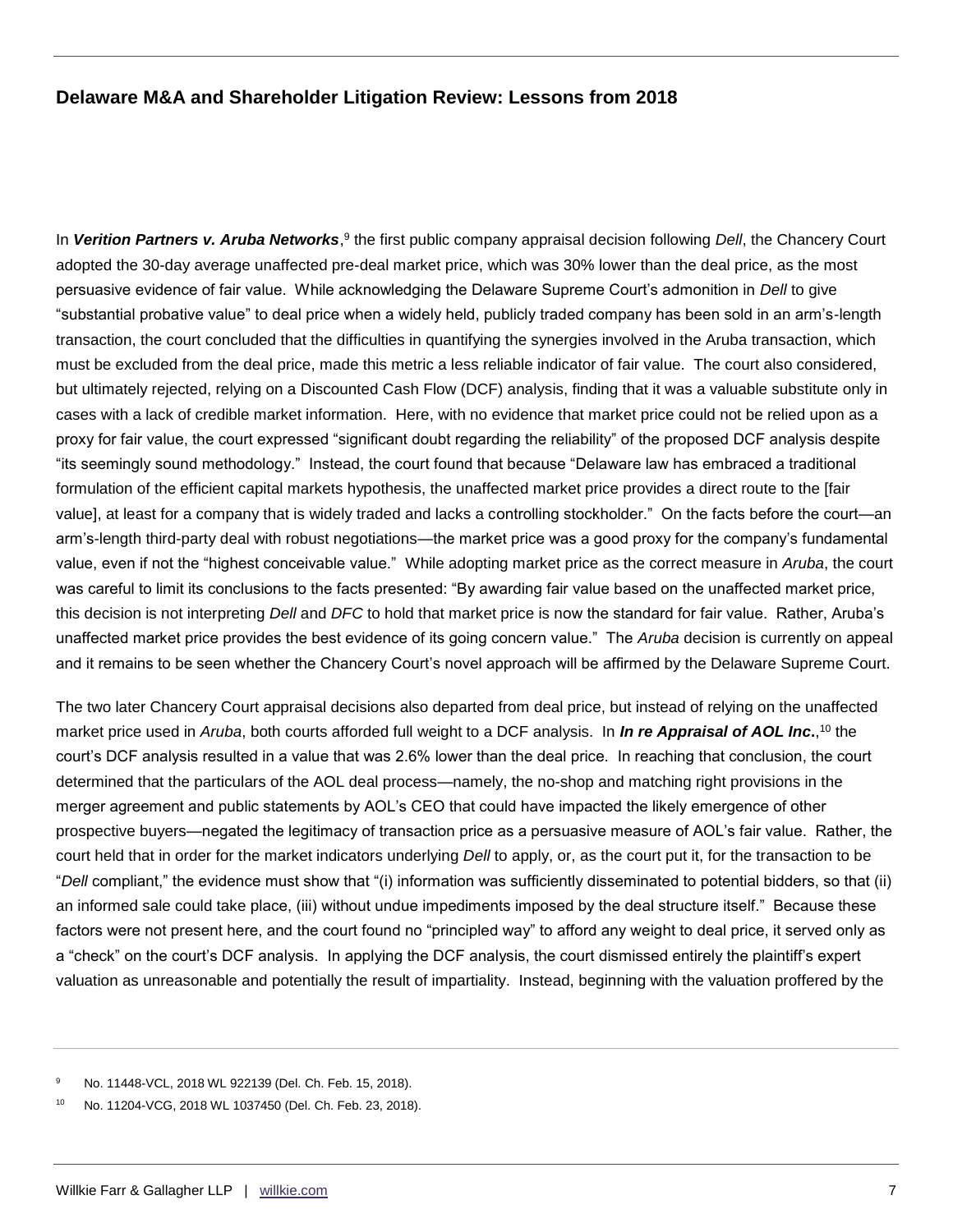defendant's expert, the court made various adjustments to the projections and other inputs to arrive at its final fair-value determination.

In *Blueblade Capital Opportunities LLC v. Norcraft Cos.*,<sup>11</sup> the Chancery Court gave sole weight to its own DCF analysis in light of "significant flaws" in the sale process that undermined, in the court's view, the reliability of the deal price. That analysis led to a fair value determination that was 2.5% above the deal price. While acknowledging *Dell's*  embrace of deal price as a "strong indicator of fair value," the court departed from that approach based on the presence of only one bidder and no pre-signing market check. While not finding a single-bidder strategy per se problematic, the court found no evidence that the Norcraft board adopted that strategy for the purpose of maximizing value for stockholders or other strategic advantage. Compounding the "shambolic" pre-signing process was a 35-day post-signing go-shop that was rendered ineffective as a price discovery tool by a "clutch of deal-protection measures," including an unlimited matching right, that discouraged potential competing bidders. The court also faulted the Norcraft board for not being sufficiently informed about the process or the terms of the merger and for failing to take any steps to effectively manage the conflicts of interest of the company's CEO and lead negotiator. All of these factors led the court to conclude that it could not give deal price any weight in its analysis. The court also did not give any weight to the unaffected market price approach in *Aruba*, given that Norcraft's IPO was relatively recent and the company's stock was not widely covered by analysts or actively traded. Accordingly, the court resorted to the more "traditional" DCF methodology to determine fair value. As many courts have before it, the court noted that the parties' competing expert DCF valuations were "miles apart," and it therefore "borrowed" the most credible components of each in performing its own valuation to arrive at a value \$0.66 higher than the deal price. The relatively small difference between the deal price and the court's valuation provided comfort that the court's DCF analysis was "grounded in reality."

Finally, the Chancery Court in *In re Appraisal of Solera Holdings, Inc***.** <sup>12</sup> applied *Dell* to conclude that deal price was the best evidence of fair value, which after excluding anticipated synergies, resulted in a valuation that was 3.4% below deal price. In giving the deal price "sole and dispositive weight," the court found that the sales process was not perfect, but was nevertheless sufficient to constitute the most reliable evidence of fair value. Specifically, the court noted that the open sale process was the product of a two-month outreach to private equity firms followed by a six-week auction conducted by an independent and fully authorized special committee of the board with competent advisors and the power to say no to an underpriced bid. While the court expressed concern that the special committee could have done a better job monitoring the Solera CEO's interactions with potential buyers, the court ultimately concluded that those communications did not compromise the effectiveness of the sales process. Further, the broad trading base for Solera's shares and active analyst coverage also reflected an efficient market that supported reliance on the merger price. In adjusting the deal price to exclude expected synergies, the court held that a financial buyer may, in certain circumstances, realize synergies from the deal as a strategic acquirer would, noting in this case the buyer's ownership of various related

<sup>11</sup> No. 11184-VCS, 2018 WL 3602940 (Del. Ch. July 27, 2018).

<sup>12</sup> C.A. No. 12080-CB, 2018 WL 3625644 (Del. Ch. Jul. 30, 2018).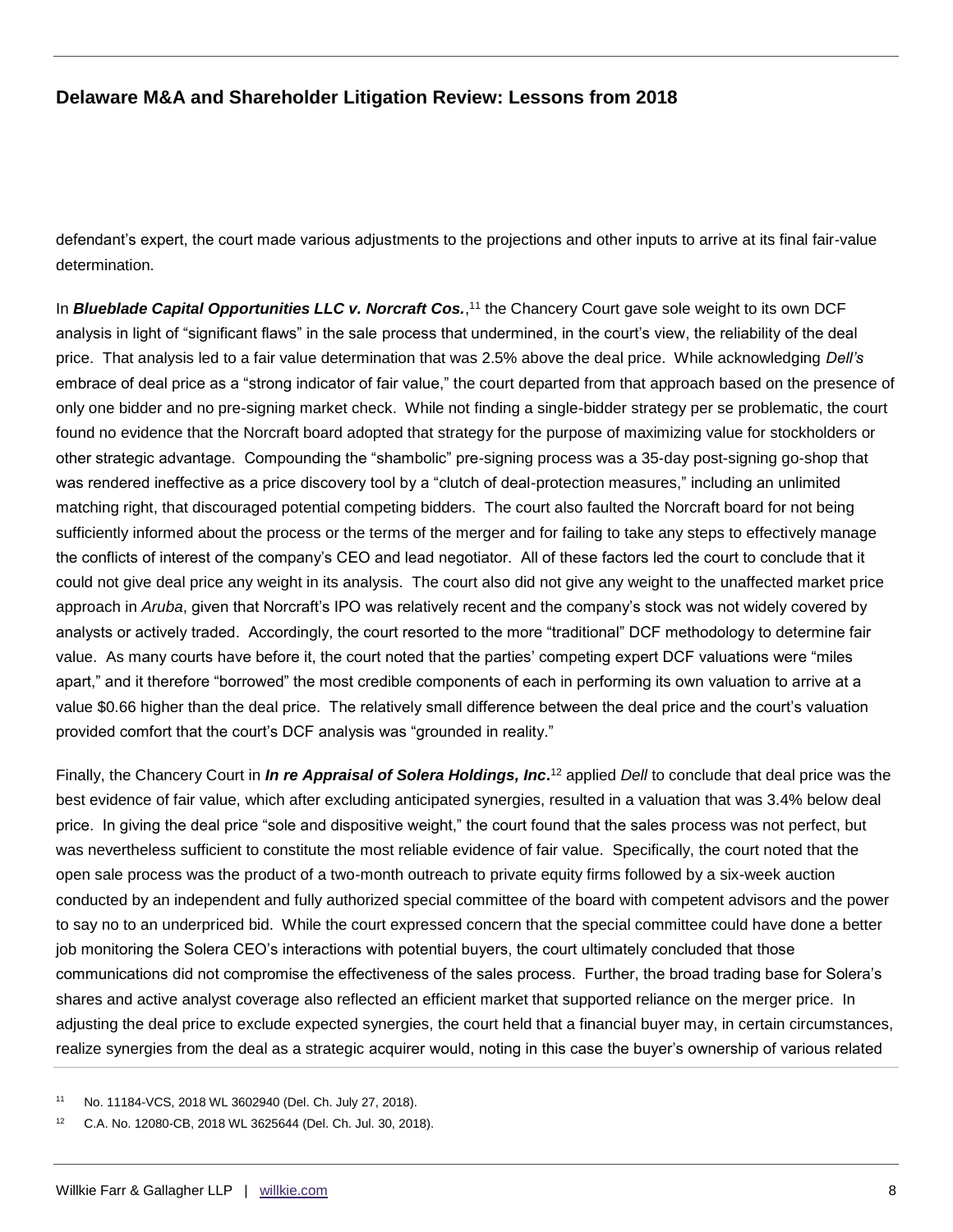software businesses from which synergies could be derived. In estimating the specific synergies, the court accepted the "conservative" estimate of Solera's expert that approximately 31% of the total synergies remained with the seller and should therefore be deducted from the deal price. In giving complete weight to deal price, the court considered and rejected both parties' "dueling" DCF analyses, noting in particular that the plaintiffs' DCF value was "facially unbelievable" because it valued Solera's shares at approximately 52% above the merger price, suggesting the improbable circumstance that "potential buyers left almost \$2 billion on the table by not outbidding [the buyer]." The court also rejected Solera's argument based on the unaffected market price adopted in *Aruba*, which was 35% below deal price, finding that the argument was raised too late.

#### **Shareholder Derivative Actions**

2018 also saw the Delaware courts issue a number of decisions touching on a range of important issues arising in the context of shareholder derivative lawsuits, including director independence for demand futility purposes, the scope of issue preclusion in derivative actions, and liability for *Brophy* insider trading claims against outside directors based on sales by their affiliated funds.

In *In re Oracle Corporate Derivative Litigation*,<sup>13</sup> the Chancery Court built upon the often-cited principles relating to director independence and disinterestedness handed down in a 2003 derivative lawsuit decision also involving Oracle. In that prior case, then-Vice Chancellor Strine held that non-economic ties gave rise to "bias-creating relationships" among members of a special litigation committee and Oracle's founder, Larry Ellison, thereby precluding a finding of independence. In the 2018 derivative lawsuit, the court reached a similar conclusion in assessing whether the plaintiffs had adequately alleged demand futility. Focusing its analysis on three outside directors, all of whom remained on the board solely because of Ellison's support, the court catalogued the series of interconnecting relationships alleged in the complaint between these directors and Ellison, including high-level positions or directorships at companies that did substantial business with Oracle, investments in businesses run by Oracle executives, a CEO position at a joint venture between Oracle and two other technology companies, and ownership of condos on a Hawaiian island in which Ellison owns a 98% stake along with a majority of the island's businesses and infrastructure. While each director's own "entanglement" with Ellison might be insufficient to imply a lack of independence, the court found that "taken together" they raised a reasonable doubt as to whether those directors could impartially evaluate a demand to sue. The decision serves as a timely reminder that Delaware courts will continue to give considerable scrutiny to relationships among directors and interested parties, whether economic, personal or otherwise, in assessing directorial independence for purposes of evaluating demand futility.

<sup>13</sup> C.A. No. 2017-0337-SG, 2018 WL 1381331 (Del. Ch. Mar. 19, 2018).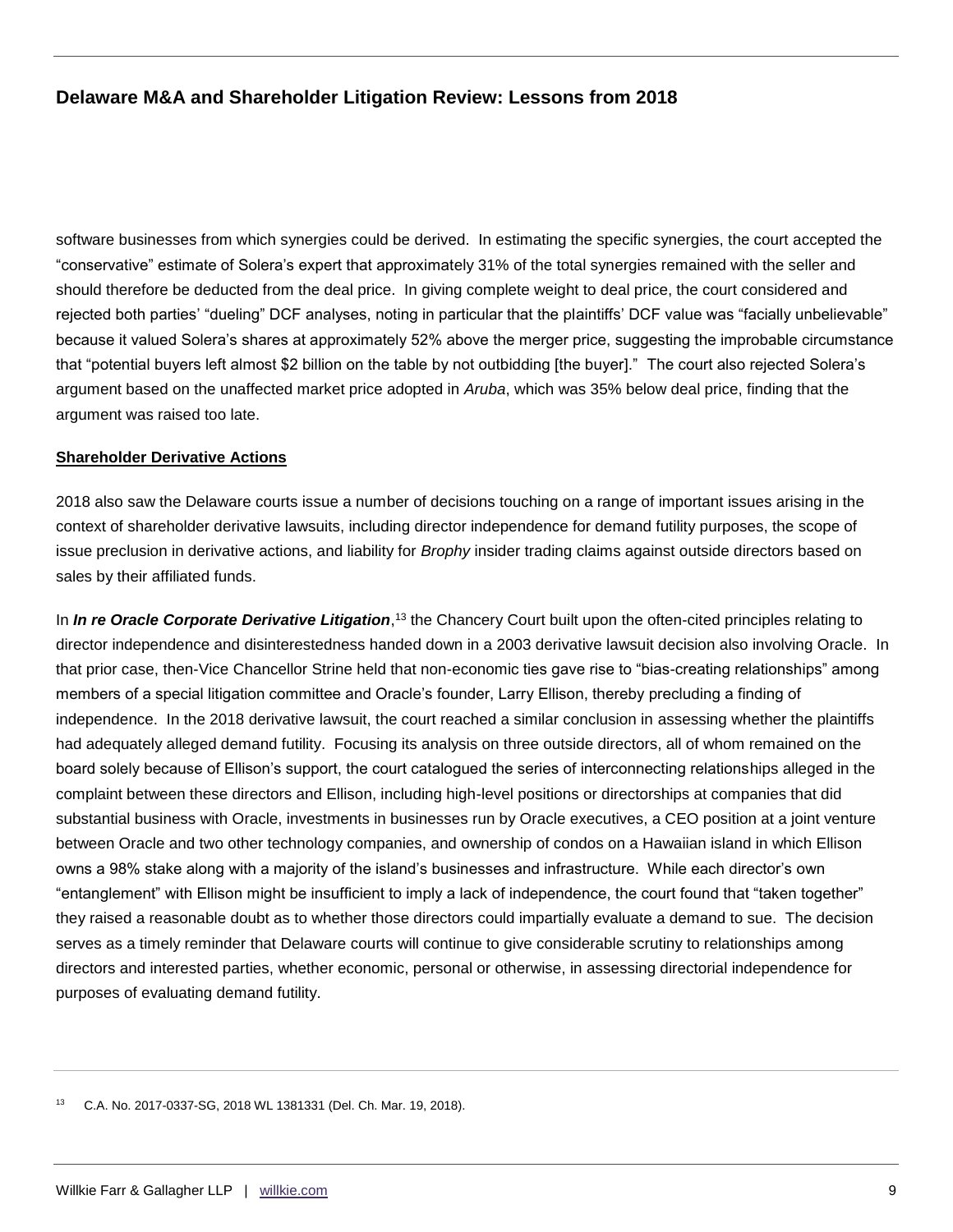In **California State Teachers' Retirement System v. Alvarez**,<sup>14</sup> the Delaware Supreme Court settled an open question concerning the preclusive effect a federal court decision dismissing a shareholder derivative suit on demand futility grounds would have on a separate Delaware derivative action asserting the same claims. Following press reports concerning an alleged bribery scheme at the Mexican subsidiary of Walmart, competing derivative lawsuits were filed in Arkansas federal court and the Delaware Chancery Court. Unlike the federal plaintiffs, the Delaware plaintiffs pursued a books and records demand, and the resulting litigation over that demand lasted several years. In the meantime, the Arkansas court dismissed the federal complaint for failure to plead demand futility. Armed with that dismissal, the defendants moved to dismiss in Delaware on the grounds of collateral estoppel. The Chancery Court granted that motion, but its ruling was reversed on appeal with a direction from the Supreme Court that the court expressly consider the Delaware plaintiffs' due process arguments. On remand, the Chancery Court again dismissed the complaint on the basis of controlling law, but also recommended that, on appeal, the Supreme Court adopt a new rule under which a derivative lawsuit would not bind later derivative plaintiffs unless the first complaint survived a motion to dismiss (or the company board did not oppose the suit). The court reasoned that such a rule would avoid penalizing shareholder plaintiffs who heeded the Delaware courts' longstanding admonition to pursue a books and records demand prior to filing suit. In its ruling affirming dismissal, the Supreme Court declined to adopt the Chancery Court's proposed rule, finding instead that preclusion was appropriate where, as here, the competing derivative plaintiffs were in "privity" because they all sought to enforce the same legal rights (*i.e.*, the corporation's). On the issue of due process, the Supreme Court found that the federal plaintiffs adequately represented the later plaintiffs' interests as stockholders and the record showed no conflicts of interest. While the federal plaintiffs' decision to forego pursuing a pre-filing books and records demand may have been a "tactical error," it was not "grossly deficient" given that "reasonable litigants can differ" on the issue. By affirming the general application of issue preclusion in these circumstances, the *Alvarez* decision strengthened the protections available to boards of directors in defending against multiple shareholder derivative lawsuits and materially lowered the risk of defendants having to re-litigate the issue of demand futility in subsequent derivative actions.

In *In re Fitbit, Inc. Stockholder Derivative Litigation,*<sup>15</sup> plaintiffs alleged that certain of Fitbit's directors and the company's CFO breached their fiduciary duties under *Brophy v. Cities Service Co.* by selling stock based on insider knowledge and that the rest of the board members breached their fiduciary duties by permitting such sales to occur, including by waiving customary lock-up agreements. The Chancery Court denied the defendants' motion to dismiss, finding the plaintiffs had established demand futility because a majority of the board faced a substantial likelihood of liability in connection with the alleged insider trading. The decision is notable because, in finding that plaintiffs had adequately alleged demand futility on their *Brophy* claim, the Chancery Court extended liability to include stock trades made by two venture capital funds that were allegedly controlled by two of the directors, rather than trades by the directors themselves. In doing so, the court reasoned that "to allow these directors, through their controlled funds, to profit

<sup>14</sup> 179 A.3d 824 (Del. 2018).

<sup>15</sup> C.A. No. 2017-402-JRS, 2018 WL 6587159 (Del. Ch. Dec. 14, 2018).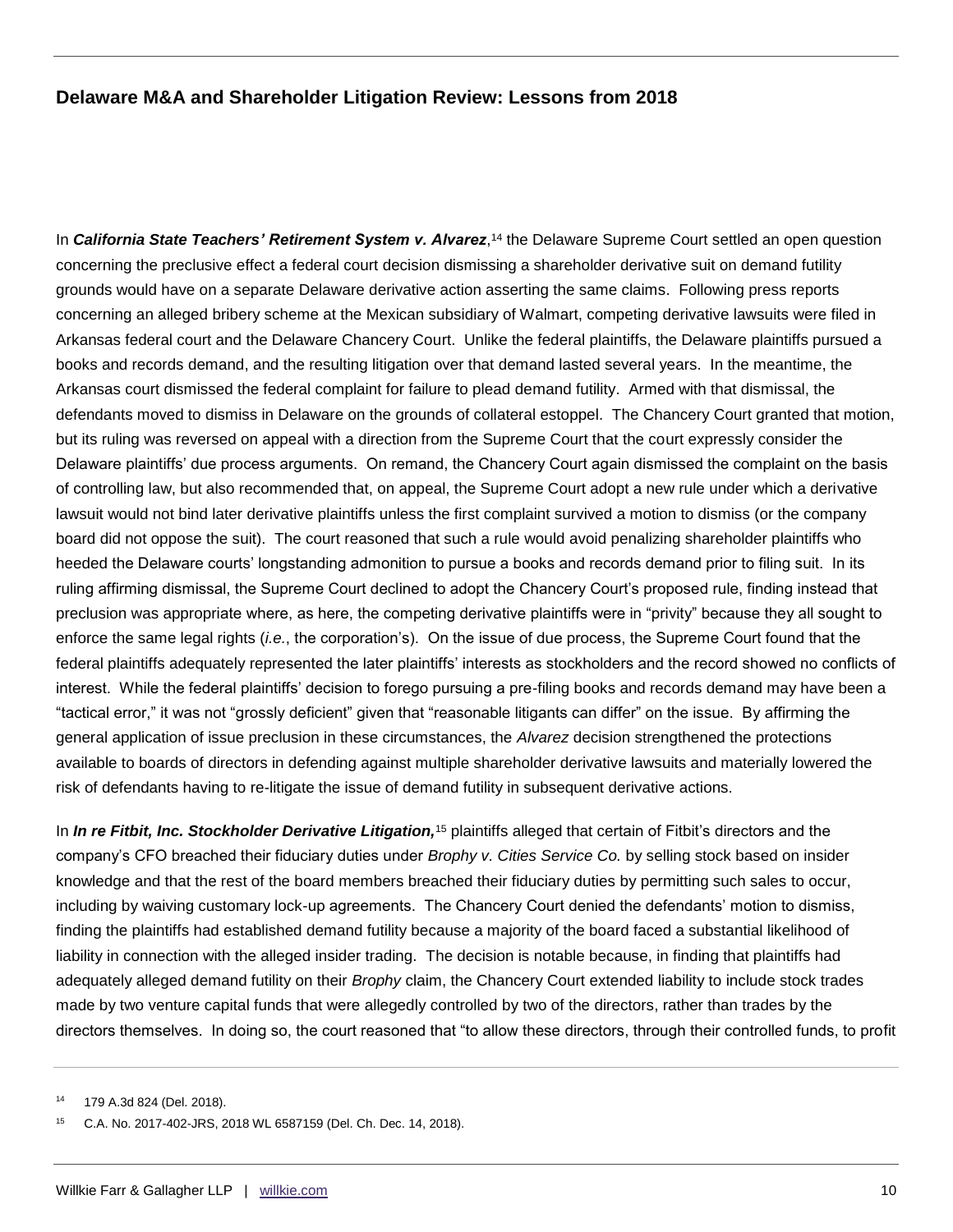from inside information without recourse would be inconsistent with the policy of extinguishing all possibility of profit flowing from a breach of the confidence imposed by the fiduciary relation that undergirds Delaware's insider trading law." *Fitbit* thus serves as an important reminder that, when a venture capital, private equity, or other investment fund appoints representatives to a portfolio company board, the fund's trading may be subject to judicial scrutiny based on non-public information held by the designee director.

## **Post-Closing Disputes**

The Chancery Court had occasion during 2018 to revisit several recurring issues that arise in the context of post-closing disputes, and several of these decisions illustrate potential pitfalls of drafting M&A agreements.

In ChyronHego Corporation v. Wight,<sup>16</sup> ChyronHego brought suit alleging fraud and breach of contract against the seller of the acquired company, Click Effects, arising out of alleged pre-signing misrepresentations relating to the financial condition and value of the business. Defendant moved to dismiss, arguing that the presence of an anti-reliance clause in the stock purchase agreement precluded a misrepresentation claim based on statements outside the contract. The court agreed and held that the plaintiff's claims were barred by the explicit anti-reliance clause. In reaching that conclusion, the court drew further support from the contract's integration clause, exclusive remedies provision, definition of excluded liabilities and exclusion of "fraud" from the limitations in the indemnification provision, all of which, the court found, confirmed that the plaintiff's extra-contractual fraud claim could not survive. The court declined, however, to dismiss the buyer's claims for fraud and breach of contract relating to representations, warranties and covenants in the agreement itself. The *Wight* opinion provides a helpful roadmap showing how to draft a purchase contract to limit post-closing litigation exposure for extra-contractual fraud claims.

The Chancery Court decision in *Post Holdings, Inc. v. NPE Seller Rep LLC*<sup>17</sup> involved competing claims between buyers and sellers of a business post-closing. The buyer initially sued the seller seeking indemnification under the agreement on the basis of alleged fraud and breach of representations and warranties. The seller counterclaimed, seeking enforcement of covenants under the agreement requiring the buyer to remit certain tax refunds and insurance proceeds. In granting judgment to the seller on its counterclaims, the court rejected the buyer's argument that its remittance obligation was excused by sellers' prior material breach. Specifically, the court held that the Delaware law does not allow a party to "continue to accept the benefits of the contract—as they seek to do in this action through their claim for indemnification—while disclaiming their contractual obligation to remit the tax refunds and insurance proceeds to the sellers promptly after they were received." The court also rejected the buyer's alternate argument that it was permitted to offset the tax refunds against its indemnification claims, finding that, under the parties' agreement, the offset

<sup>16</sup> C.A. No. 2017-548-SG, 2018 WL 3642132 (Del. Ch. Jul. 31, 2018)

<sup>17</sup> C.A. No. 2017-772-AGB, 2018 WL 5429833 (Del. Ch. Oct. 29, 2018).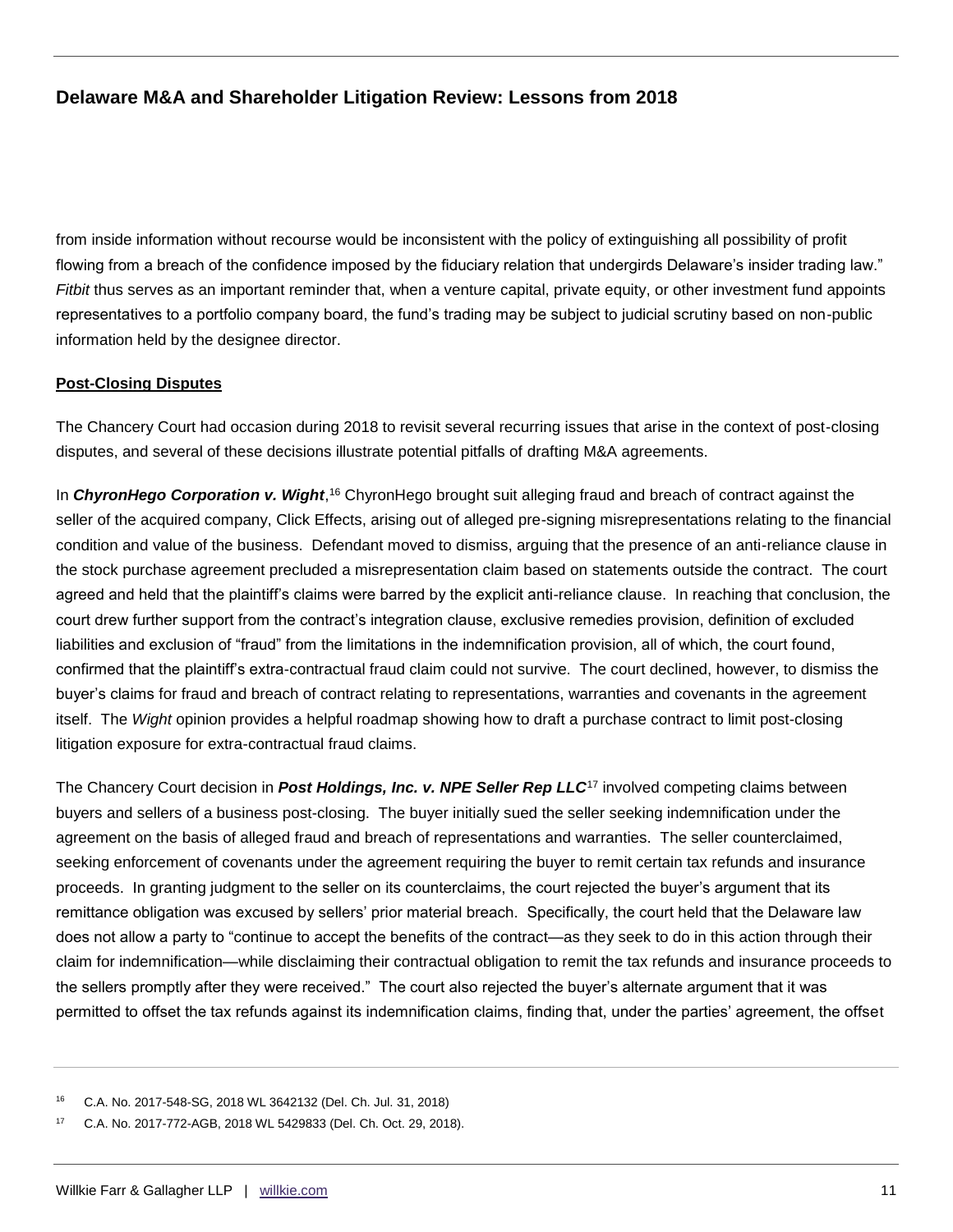right applies only to indemnification payments that are "owed" to buyer, and therefore its currently unliquidated claims against the seller could not be used for purposes of set off.

In *QC Holdings, Inc. v. Allconnect, Inc.*,<sup>18</sup> the Chancery Court considered the effect of a merger on a contractual put right. Pursuant to a written put agreement, the plaintiff had the right to cause the defendant company to repurchase certain shares, subject to its having funds legally available to do so and no senior debt outstanding. Plaintiff exercised its put right, but at the time payment would have been due under the agreement, the company did not comply with plaintiff's demand because it had senior debt outstanding and lacked sufficient legally available funds to make the payment. The company was later acquired in a merger and, immediately prior to closing, paid down all of its senior indebtedness. Plaintiff filed suit seeking recovery of the put price, claiming that the company had funds legally available immediately prior to the merger and therefore was required to repurchase the put shares. The company, on the other hand, asserted that its obligation to pay the put price was extinguished when it could not make the redemption payment prior to the merger. The court rejected both parties' theories, holding instead that the exercise of the put right pre-merger gave rise to a contractual redemption right in the plaintiff's favor, which survived the merger and became an obligation of the surviving corporation under Section 259 of the DGCL. The court emphasized that its ruling should not be read as holding that whenever a party exercises its redemption right, it becomes a contractual claimant rather than a stockholder. Rather, parties can draft redemption rights, and the consequences of the exercise of such rights, in any number of ways and the result here turned on the particular language of the contract at issue.

#### **Federal Forum Selection Clauses**

In *Sciabacucchi v. Salzberg,*<sup>19</sup> a closely watched case, the Chancery Court held that corporate charter and bylaw provisions requiring stockholders to bring claims under the federal Securities Act of 1933 only in federal court were invalid and ineffective. In 2015, Delaware law was amended expressly to permit the adoption of forum selection bylaws governing internal corporate governance claims. Those amendments were silent regarding other claims, neither endorsing nor precluding provisions like the federal forum provisions at issue in *Sciabacucchi*. The court held that such provisions were invalid, finding that neither existing precedent nor the principles underlying a corporation's authority to adopt charter and bylaw provisions allow a corporation to impose restrictions on where a stockholder may bring claims for violating the 1933 Act. The court concluded that 1933 Act claims are not internal affairs claims against a corporation's directors and officers. Rather, they are a "specialized and wholly statutory cause[] of action" under federal law. If upheld by the Delaware Supreme Court, this decision will remove a tool that Delaware corporations have recently employed to prevent the proliferation of state court 1933 Act claims following the United States Supreme Court's ruling in *Cyan, Inc. v. Beaver Cnty Employees Ret. Fund*.

<sup>18</sup> C.A. No. 2017-715-JTL, 2018 WL 4091721 (Del. Ch. Aug. 28, 2018).

<sup>19</sup> C.A. No. 2017-0931-JTL, 2018 WL 6719718 (Del. Ch. Dec. 19, 2018).